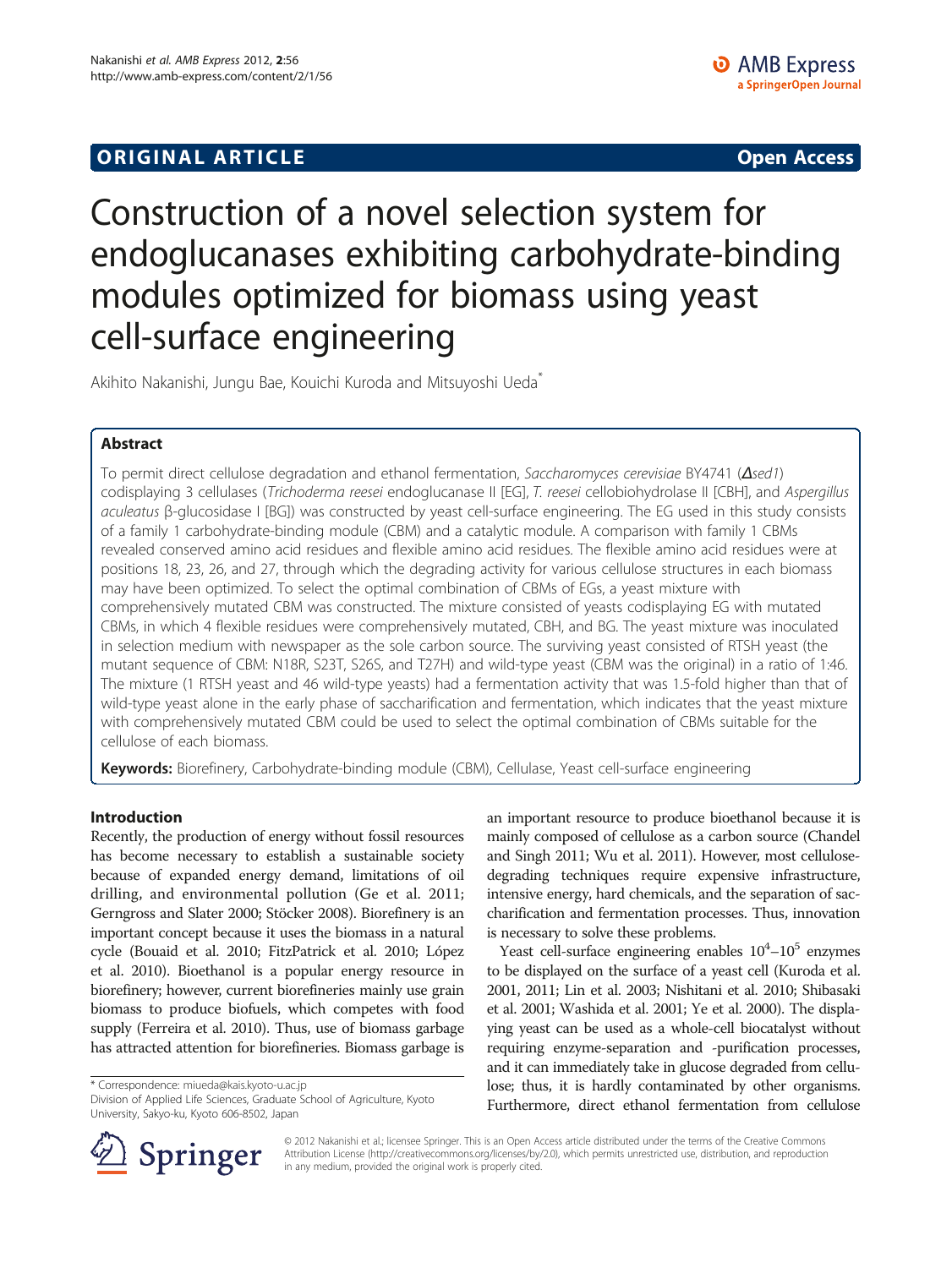could be conducted by using cellulase-displaying yeast (Fujita et al. [2002](#page-7-0), [2004;](#page-7-0) Murai et al. [1998\)](#page-7-0).

Cellulases mainly consist of endoglucanase (EG), cellobiohydrolase (CBH), and β-glucosidase (BG) (Hess et al. [2011](#page-7-0); Todaka et al. [2010\)](#page-7-0). EG degrades cellulose at endo points, and degradation by EG is important in the early phase of cellulose degradation. The degrading activity of EG is largely supported by the carbohydrate-binding module (CBM), which is matched to the cellulose in each biomass (Ståhlberg et al. [1991\)](#page-7-0). Furthermore, cellulose degradation is efficiently supported by CBMs because EGs with different CBMs have different binding specificities; CBM is probably required for each biomass in the degrading phase. Thus, it should be possible to improve the cellulase activity when a suitable combination of CBMs is optimized for each cellulose.

In many CBM families, the family 1 CBM is important because it can bind to crystalline cellulose in the early degrading phase, which is important to promote cellulose degradation (Fujita et al. [2004](#page-7-0)). Thus far, most studies have focused on 3 conserved amino acid residues to improve the binding ability of the CBM (Fukuda et al. [2006](#page-7-0)). In contrast, flexible amino acid residues have rarely been investigated, even though these residues may affect the binding specificity for the cellulose of each biomass.

In this study, the amino acid sequences of family 1 CBMs were compared, and the flexible sequences were determined. To select the optimal combination of CBMs of Trichoderma reesei EG IIs for cellulose degradation, a yeast mixture with comprehensively mutated CBM was constructed. The mixture consisted of yeasts codisplaying EG with mutated CBM, in which 4 flexible residues were comprehensively mutated, T. reesei CBH II, and Aspergillus aculeatus BG I. The yeast mixture was first inoculated into the selection medium with newspaper as a sole carbon source. After selection, the combination of yeasts displaying EG with mutated CBM, CBH, and BG was applied to direct fermentation of newspaper.

# Materials and methods

# Strains and media

Escherichia coli strain DH5α (F– , <sup>φ</sup>80dlacZΔM15, Δ[lac- $ZYA\text{-}argF]U169$ , endA1, hsdR17 $[r_k^-, m_k^+]$ , supE44, thi-1,  $\lambda$ –, recA1, gyrA96, relA1, deoR) was used as a host for recombinant DNA manipulation and grown in Luria-Bertani medium (1%  $[w/v]$  tryptone, 0.5%  $[w/v]$  yeast extract, and 1% [w/v] sodium chloride) containing 100 μg/mL ampicillin.

S. cerevisiae strain BY4741 ( $\triangle$ sed1), (MATa, his3 $\triangle$ 1, leu2Δ0, met15Δ0, ura3Δ0, YDR077w::KanMX4), which was obtained from EUROSCARF (Frankfurt, Germany), was used for the cell surface display of cellulase. Yeast transformants were aerobically cultured in synthetic-

dextrose (SD) medium  $(0.67\%$  [w/v] yeast nitrogen base without amino acids, 2%  $[w/v]$  glucose, and 0.003%  $[w/v]$ L-methionine) as pre-incubation medium and in SD with casamino acids (SDC) medium (0.67%  $[w/v]$  yeast nitrogen base without amino acids,  $2\%$  [w/v] glucose, 0.5% [w/v] casamino acids,  $0.003\%$  [w/v] L-methionine) as main incubation medium for saccharification and fermentation.

Optimal combination of yeasts displaying EG with mutated CBM was selected from the yeast mixture with comprehensively mutated CBM in a yeast nitrogen base  $(0.67\%$  [w/v] yeast nitrogen base without amino acids and  $0.003\%$  [ $w/v$ ] L-methionine) with 1% newspaper (YNB-newspaper medium).

Yeast fermentation was conducted in 50 mM citric acid buffer (pH 5.0) containing a yeast nitrogen base with casamino acids  $(0.67\% \, \text{[}w/\text{v} \, \text{]} \, \text{year}$  nitrogen base without amino acids,  $0.5\%$   $[w/v]$  casamino acids and 0.003%  $[w/v]$  L-methionine) with 0.4%  $[w/v]$  laccasetreated newspaper. The medium was termed "yeast nitrogen base with casamino acid (YNBC) medium" .

# Preparation of laccase-treated newspaper

Newspaper was sterilized with 99.5% ethanol (Nakanishi et al. [2012b\)](#page-7-0), and the volume of the ethanol was 20-fold of the newspaper mass. After sterilization, the newspaper was dried and treated with laccase DAIWA Y120 (4.3 POU/mL) in 50 mM sodium acetate buffer (pH 5.0) for 24 h as pretreatment. The newspaper was then washed with sterilized water and dried for fermentation.

# Plasmid construction

Three plasmids to display EG (pEG), CBH (pCBH), and BG (pBG) were constructed in the previous study (Nakanishi et al. [2012a,b\)](#page-7-0).

# Determination of the flexible amino-acid residues in family 1 CBMs

The amino acid sequences of 92 family 1 CBMs were compared. All sequence data of family 1 CBMs were obtained from BLAST [\(http://blast.ncbi.nlm.nih.gov/Blast.cgi\)](http://blast.ncbi.nlm.nih.gov/Blast.cgi). After comparison, the amino acid residues for which the most frequent amino acid appeared with a frequency of less than 40% were selected as the flexible amino-acid residues (Table [1\)](#page-2-0).

# Construction of a yeast mixture codisplaying EG with comprehensively mutated CBM, CBH, and BG

All primers used for plasmid construction are listed in Table [2.](#page-2-0)

To construct the yeast mixture with comprehensively mutated CBM, the flexible amino acid residues (i.e., those at positions 18 of N, 23 of S, 26 of S, and 27 of T) were comprehensively mutated by yeast homologous recombination. First, the 2 double-stranded DNA fragments, i.e.,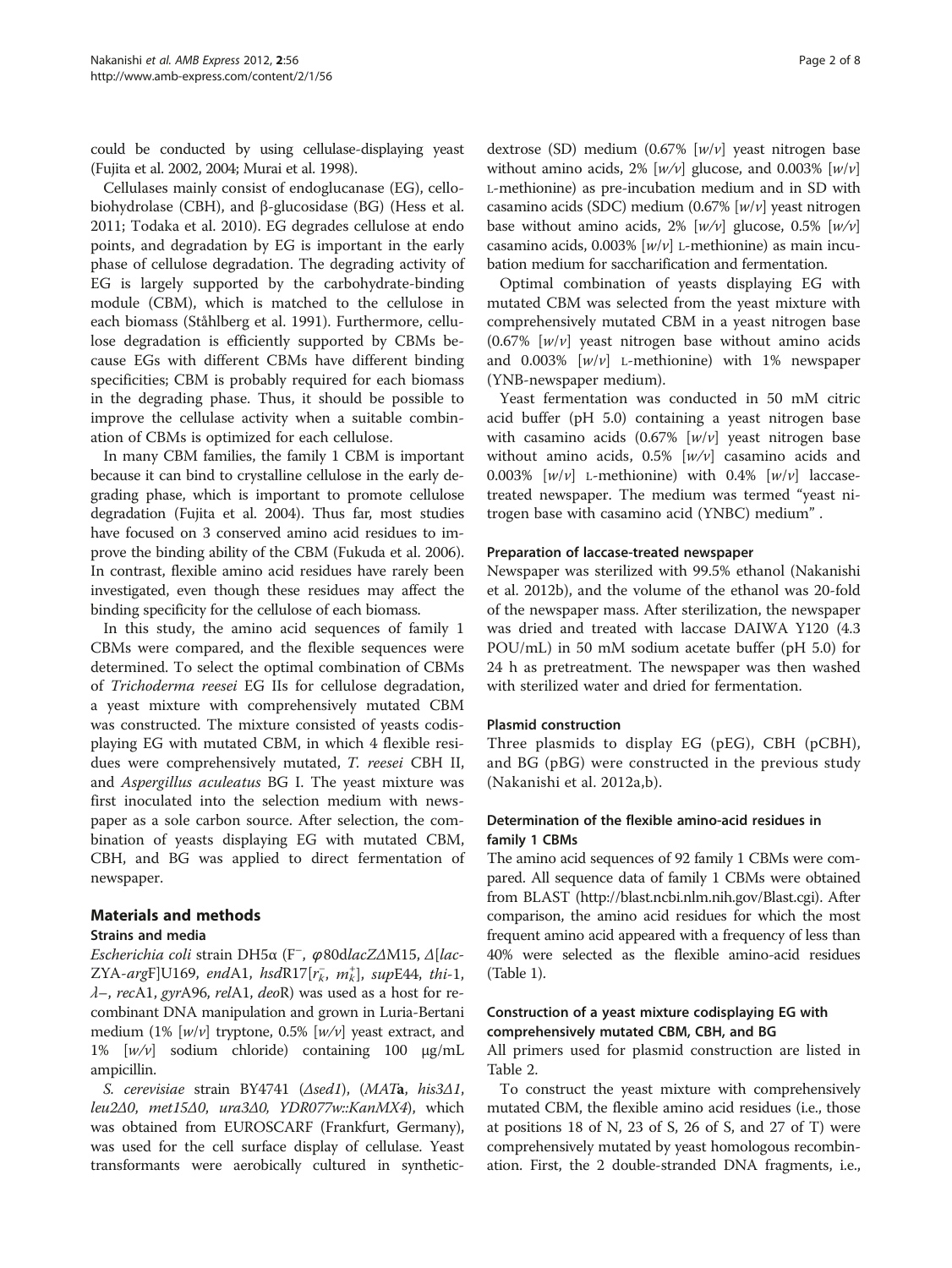<span id="page-2-0"></span>Table 1 Comparison of CBM amino-acid sequences of EG in family 1 CBMs (92 samples)

| No. | A.A.         | remarks column                                              |
|-----|--------------|-------------------------------------------------------------|
| 5   | W            | W(61%), Y(39%)                                              |
| 6   | G            | G(91%), QA(3%), Y(2%)                                       |
| 7   | Q            | Unchanging                                                  |
| 8   | C            | Unchanging                                                  |
| 9   | G            | Unchanging                                                  |
| 10  | G            | Unchanging                                                  |
| 11  | $\mathsf{L}$ | I(52%), Q(20%), S(14%), N(7%), T(4%), ARL(1%)               |
| 12  | G            | G(92%), N(9%), S(1%)                                        |
| 13  | W            | W(74%), Y(23%), F(3%)                                       |
| 14  | S            | T(52%), S(42%), N(3%), IK(1%)                               |
| 15  | G            | Unchanging                                                  |
| 16  | P            | P(74%), A(17%), S(4%), L(3%), Q(2%)                         |
| 17  | Τ            | Unchanging                                                  |
| 18  | Ν            | T(28%), N(13%), S(12%), AV(11%), QA(5%), RECT(3%), DKI(1%)  |
| 19  | C            | Unchanging                                                  |
| 20  | A            | A(49%), V(36%), Q(5%), ET(4%), D(2%)                        |
| 21  | P            | S(66%), A(21%), P(8%), T(4%), G(1%)                         |
| 22  | G            | G(86%), P(13%), S(1%)                                       |
| 23  | S            | S(35%), A(25%), T(17%), Y(12%), FNL(3%), WG(1%)             |
| 24  | A            | T(67%), A(14%), V(9%), C(5%), S(3%), K(2%)                  |
| 25  | C            | Uchanging                                                   |
| 26  | S            | T(27%), Q(24%), S(22%), V(10%), H(8%), K(4%), AE(2%), M(1%) |
| 27  | Τ            | V(38%), T(20%), K(17%), S(8%), Y(5%), AE(4%), IRQH(1%)      |
| 28  | L            | L(53%), Q(13%), YV(8%), I(6%), S(5%), T(3%), GAWM(1%)       |
| 29  | Ν            | N(97%), S(2%), G(1%)                                        |
| 30  | P            | P(56%), D(25%), AS(5%), QE(4%)                              |
| 31  | Y            | Y(75%), W(22%), F(2%), A(1%)                                |
| 32  | Υ            | Y(99%), H(1%)                                               |
| 33  | A            | S(71%), A(20%), Y(4%), H(3%), F(2%)                         |
| 34  | Q            | Uchanging                                                   |
| 35  | C            | Uchanging                                                   |

Amino-acid numbers (No.) and sequences (A.A.; 1-letter-notation) of the CBM of EG; remarks column, the results of amino-acid comparisons in family 1 CBM; underline: the flexible residue (the conservation < 40%).

the insert and the vector, were amplified by polymerase chain reaction (PCR). A single-stranded DNA fragments that included NNK sequences ( $N = A$  or C or G or T;  $K =$ G or T) at the flexible amino acid residues of the CBM of EG were synthesized and amplified as a double-stranded DNA fragment using the NNKrev primer via the Klenow fragment (Toyobo, Osaka, Japan). The DNA fragments were extended with the EGct F1 primer and EGct R1 primer, and further extended with the EGct F2 primer and EGct R2 primer; the product was then used as the insert fragment. The linearized pEG without the flexible amino

| Primer              | Sequence                                                                         |  |  |  |  |
|---------------------|----------------------------------------------------------------------------------|--|--|--|--|
| pEGout F            | 5'-CGTAGGTCCGCTCCAACCAATACC-3'                                                   |  |  |  |  |
| pEGout R            | 5'-CTCAATCCTTATTATGCGCAATGTATTCCG-3'                                             |  |  |  |  |
| NNK primer          | 5'-TTGGAGCGGACCTACGNNKTGTGCTCCTGGCNNKGCTT<br>CTNNKNNKCTCAATCCTTATTATGCGCAATGT-3' |  |  |  |  |
| NNK rev             | 5'-ACATTGCGCATAATAAGGATTGAG-3'                                                   |  |  |  |  |
| FGct F1             | 5'-CCAGTGTGGAGGTATTGGTTGGAGCGGACCTACG-3'                                         |  |  |  |  |
| FGct R1             | 5'-GTCGAAGTGGTGATAGTAGTGGCTCCCGGAATACATTG<br>CGCATAATAAGGATTGAG-3'               |  |  |  |  |
| FGct F <sub>2</sub> | 5'-ATAGATCTCAGCAGACTGTCTGGGGCCAGTGTGGA<br>GGTATTGG-3'                            |  |  |  |  |
| FGct R <sub>2</sub> | 5'-GCACGCGTGGTGGTGGTTGGACCGGATGGTGGCCGGG<br>TCGAAGTGGTGATAGTAGTGGC-3'            |  |  |  |  |
| CHK                 | 5'-CATGCAACTGTTCAATTTGCCATTG-3'                                                  |  |  |  |  |
| EGII360bp<br>rev    | 5'-AGGATAAACCTTCGAGGTAACGCAAGTGCC-3'                                             |  |  |  |  |

acid-encoding region in the CBM of EG was amplified with the pEGout F primer and pEGout R primer, and the product was used as the vector fragment. The insert fragments and the vector fragment were simultaneously introduced into yeast codisplaying CBH and BG for homologous recombination. The transformants were named as the yeast mixture with comprehensively mutated CBM.

### Yeast transformation

Plasmid introduction into BY4741 (Δsed1) cells was performed using the lithium acetate method (Ito et al. [1983](#page-7-0)) with a YEASTMAKER yeast transformation system (Clontech Laboratories, CA, USA). The transformants were isolated on a selective SD medium plate at 30°C for 2–3 days.

# Selection of optimal combination of CBMs

Optimal combination of yeasts displaying EG with mutated CBMs was selected from the yeast mixture with comprehensively mutated CBMs in a medium that contained biomass cellulose (newspaper etc.) as a sole carbon source (Figure [1](#page-3-0)). In this study, the yeast mixture with comprehensively mutated CBM was incubated in YNB-newspaper medium for 1 week twice in a row. The yeast and the newspaper were then transferred to SD+M agarose plates to isolate the surviving yeasts (Figure [2](#page-3-0)). The CBM-encoding DNAs of the surviving yeasts were amplified by colony-direct PCR using the CHK primer and EGII360bp rev primer (Table 2) and sequenced after purification by using the ethanol-precipitation method.

# Immunofluorescence labeling of yeast cells and observation

Immunofluorescence labeling of cells was performed according to the previously described method (Kobori et al.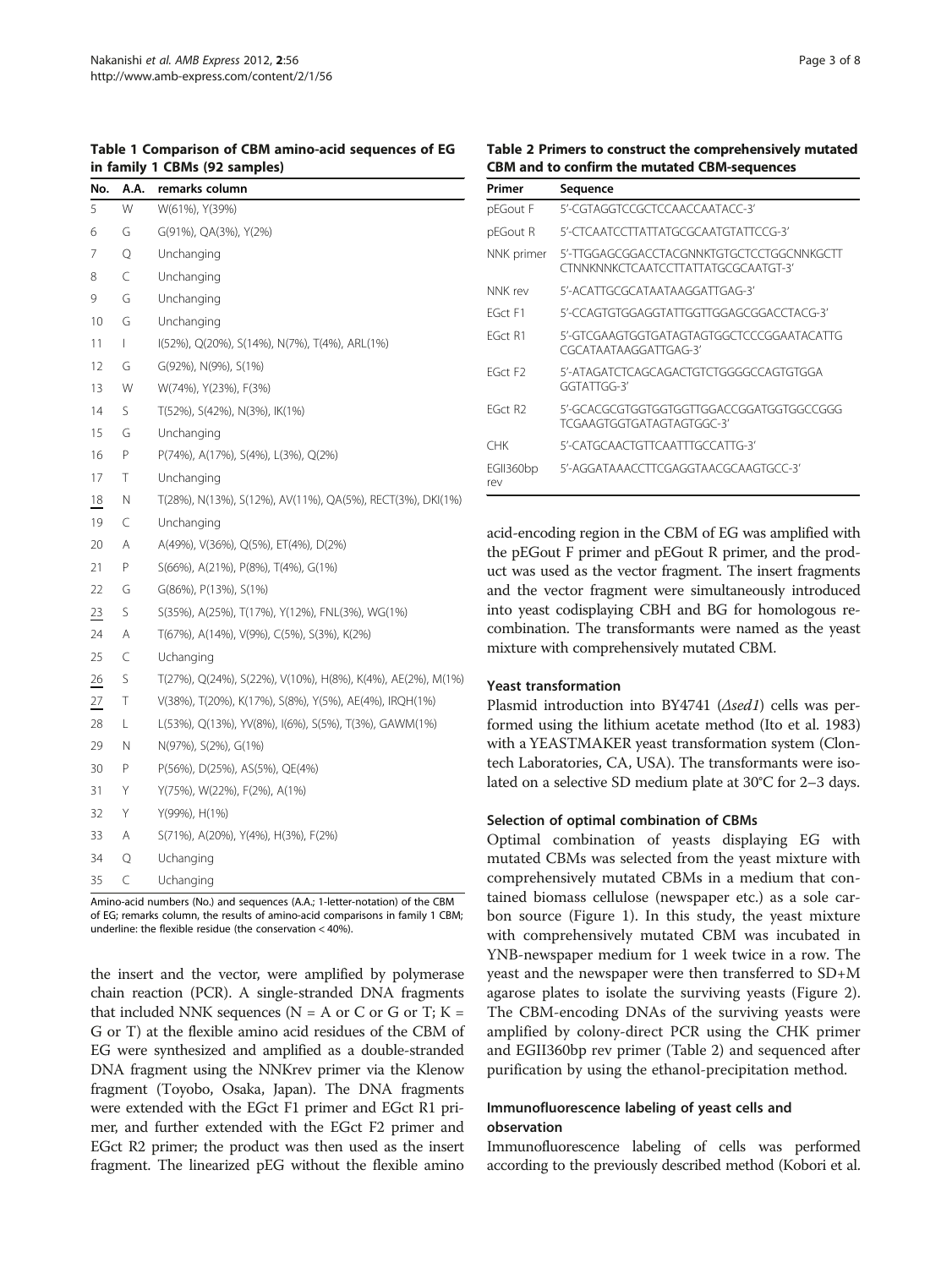<span id="page-3-0"></span>

[1992\)](#page-7-0). Three monoclonal antibodies were used as the primary antibodies at a dilution of 1:300: mouse monoclonal anti-FLAG M2 antibody (Sigma-Aldrich, MO, USA) for EG, mouse monoclonal StrepMAB-Classic antibody (IBA, MO, USA) for CBH, and mouse monoclonal anti-RGS-His antibody (QIAGEN, Hilden, Germany) for BG. The mixtures of cells and the respective antibodies were incubated at room temperature with gentle shaking for 1.5 h, and the cells were washed with phosphate-buffered saline (PBS; pH 7.4). As the secondary antibody, Alexa Fluor 488 anti-

mouse IgG (Invitrogen, CA, USA) was used at a dilution of 1:300 at room temperature with gentle shaking for 1.5 h. The cells were washed with PBS (pH 7.4) and observed with an inverted microscope IX71 (Olympus, Tokyo, Japan) through a U-MNIBA2 mirror unit with a BP470–490 excitation filter, a DM505 dichroic mirror, and a BA510-550 emission filter (Olympus). Live images were obtained using Aqua Cosmos 2.0 software (Hamamatsu Photonics, Shizuoka, Japan) to control a digital changecoupled device camera (Hamamatsu Photonics).

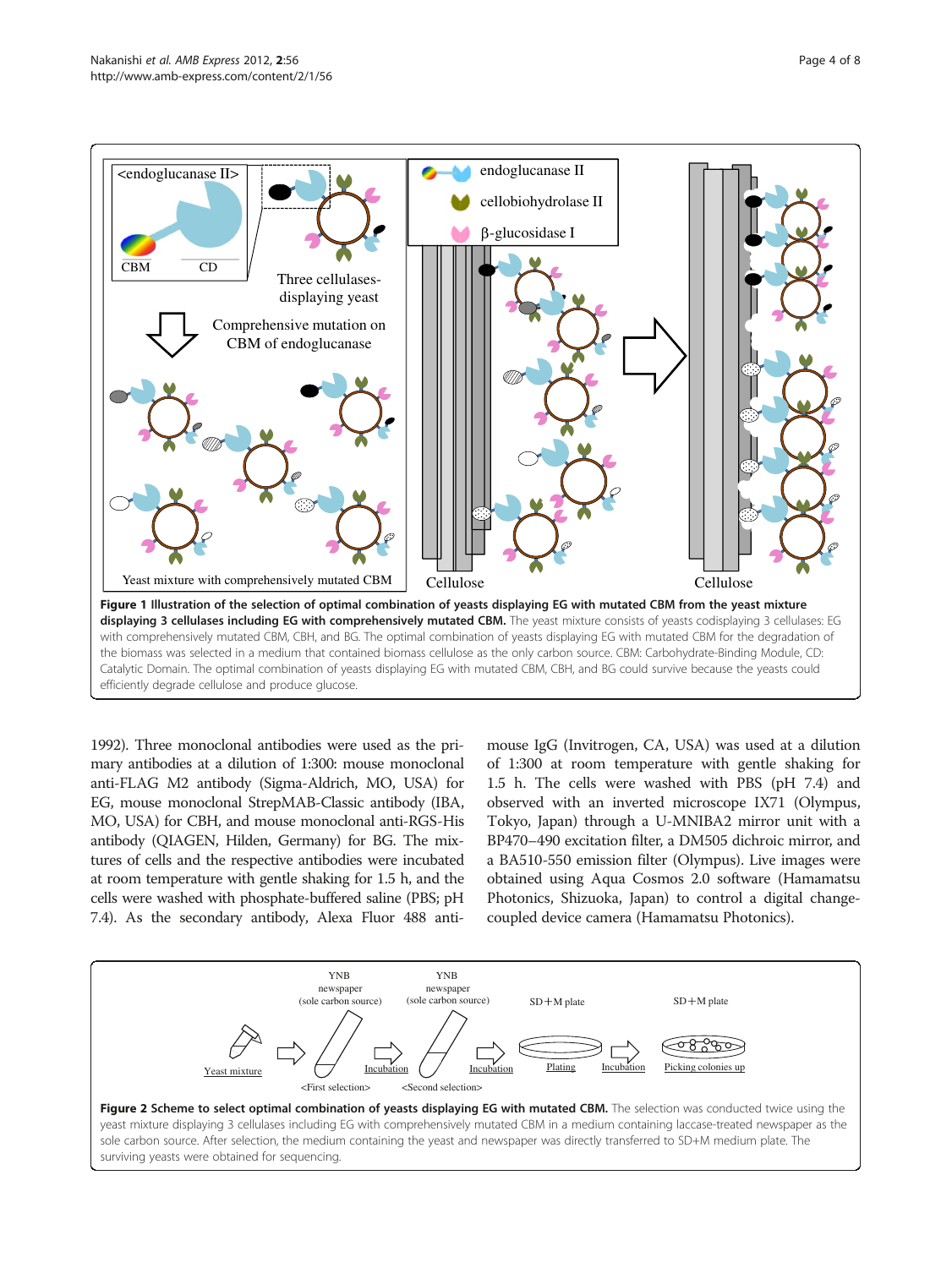#### Measurement of yeast fermentation activity

After pre-cultivation in SD medium for 48 h at 30°C, each yeast cell was aerobically cultivated for 60 h at 30°C in SDC medium. The cells were collected by centrifugation for 5 min at  $5000 \times g$  and 4°C, and washed with PBS (pH 7.4). To confirm the result of the selection for the newspaper from the yeast mixture with comprehensively mutated CBM, RTSH yeast (4 amino acid residues of the CBM were mutated: N18R, S23T, S26S, and T27H) and wild-type yeast (the CBM was not mutated) were mixed in a ratio of 1:46 and a total  $OD_{600}$  of 10 in YNBC medium. The yeasts were termed "blended yeasts".  $CO<sub>2</sub>$  gas was injected into the reaction vessel for 2 min to displace  $O_2$ . For fermentation, the blended yeasts were semi-aerobically cultured in YNBC medium stirred by a magnetic bar rotating at 130 rpm at 30°C. Five hundred microliters of reacting medium was collected and filtered using Ultrafree-MC Centrifugal Filter Units (Millipore, MA, USA) for ethanol quantification. The produced ethanol was quantified by using a high-performance liquid chromatography (HPLC) system that consisted of a LC-20 AD pump (Shimadzu, Kyoto, Japan), a CTO-20A column oven (Shimadzu), a RID-10A detector (Shimadzu), a YMC-Pack Polyamine II column (4.6 × 250 mm) (YMC Co. Ltd., Kyoto, Japan), and a 7725 injector (Rheodyne, CA, USA). The concentration of produced ethanol was determined from the chromatographic data monitored by the RID-10A, and the results were processed using LC Solution software (Shimadzu). The mobile phase was water and acetonitrile mixed in a ratio of 5:95 as isocratic, and the temperature of the column oven was set at 30°C. The flow rate was 1.0 mL/min.

## Results

#### Comparison of the sequences of family 1 CBMs

Conserved and flexible amino acid residues were determined by comparing the amino acid sequences of 92 types of family 1 CBMs (Table [1](#page-2-0)). More than 99% of the 5th, 31st, and 32nd amino acids of the CBMs were aromatic amino acids that bind to the flat surface of crystalline cellulose; the 7th, 8th, 9th, 10th, 15th, 17th, 19th, 25th, 34th, and 35th amino acids were conserved as skeletal elements, where the 19th and 35th amino acids as well as the 8th and 25th amino acids formed disulfide bonds with each other without any exception. The frequency of appearance of the major amino acids at the 18th, 23rd, 26th, and 27th positions was lower than 40%, and we decided that they were flexible amino acid residues.

# Construction of a yeast mixture with comprehensively mutated CBM

To construct the yeast mixture with comprehensively mutated CBM, the flexible amino acid residues were comprehensively mutated. The DNA sequences focused on the 18th, 23rd, 26th, and 27th amino acids were evaluated to confirm the construction (Table [3\)](#page-5-0). We concluded that the sequence of the CBM region in EG was comprehensively mutated because the null hypothesis for the appearance of each amino acid was rejected (appearance value  $< 0.05$ ).

#### Screening of optimal combination of CBMs

We performed screening to select the optimal combination of yeasts displaying EG with mutated CBM from the yeast mixture with comprehensively mutated CBM using newspaper as the sole carbon source. After the incubation of the yeast mixture in the medium containing newspaper, yeasts were spread on a SD+M plate. Colonies were formed by the surviving yeast after 2–3 days, and the CBM-encoding DNAs in the surviving yeasts on the plate were sequenced. The surviving yeasts consisted of RTSH yeast (the sequence of the CBM of EG among displayed 3 cellulases was mutated: N18R, S23T, S26S, and T27H) and wild-type yeasts (the sequence of the CBM of EG was not changed) in a ratio of 1:46. These results suggest that the combination of RTSH yeast and wild-type yeast could be optimal for the degradation of cellulose in newspaper.

# Confirmation of the display of EG with mutated CBM, CBH, and BG

Immunofluorescence labeling was performed with the 3 different antibodies to confirm the display of cellulases including EG with mutated CBM on the yeast cell surface. The green fluorescence of Alexa Fluor 488 for each tag was observed on the cell surface of each transformant (Figure [3\)](#page-6-0), and each cellulase was co-displayed on the yeast cell surface (data not shown). This result indicated that the 3 cellulases (EG with mutated CBM, CBH, and BG) were successfully displayed on the surface of RTSH yeast.

# Fermentation activity of the mixture of RTSH yeast and wild-type yeast

To confirm the result of screening that the combination of RTSH and wild-type yeast in a ratio of 1:46 is optimal for degradation of newspaper, we performed direct fermentation of newspaper. The fermentation activities of the blended yeast (the combination of RTSH yeast and wild-type yeast), RTSH yeast alone, and wildtype yeast alone were compared (Figure [4](#page-6-0)). The activity of the blended yeast was 1.48-fold higher than that of wild-type yeast at 6 h. The activity of RTSH yeast was almost equal to that of wild-type yeast at 6 h; however, the activity of RTSH yeast was 1.21-fold higher than that of wild-type yeast at 24 h. These results indicate that the saccharification activity of blended yeast which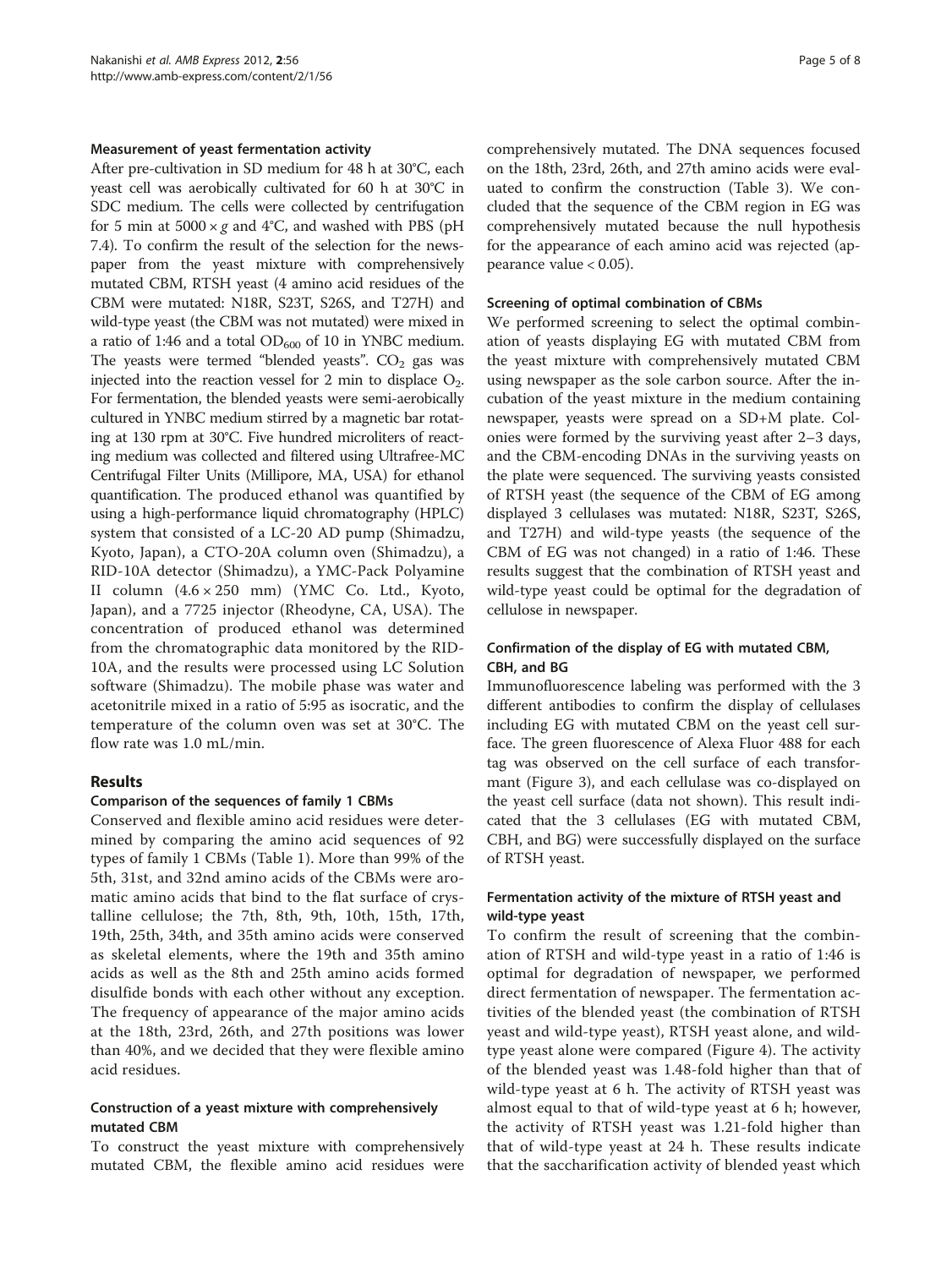| A.A. number; 18 |                | A.A. number; 23 |                | A.A. number; 26 |                | A.A. number; 27 |                |
|-----------------|----------------|-----------------|----------------|-----------------|----------------|-----------------|----------------|
| A.A.            | Rate           | A.A.            | Rate           | A.A.            | Rate           | A.A.            | Rate           |
| Τ               | 10 (11.4%)     | S               | 12 (13.6%)     | L               | 10 (11.4%)     | L               | 11 (12.5%)     |
| S               | 9 (10.2%)      | G               | $9(10.2\%)$    | V               | 8 (9.1%)       | R               | 9 (10.2%)      |
| Α               | 9              |                 | 7 (8.0%)       | S               | 8              | S               | 8 (9.1%)       |
| L               | 7 (8.0%)       |                 | $\overline{7}$ | R               | $7(8.0\%)$     | T.              | $7(8.0\%)$     |
| $\mathsf P$     | $7^{\circ}$    | R               | $\overline{7}$ | W               | $6(6.8\%)$     | G               | $6(6.8\%)$     |
| F               | $6(6.8\%)$     | Α               | 6(6.8%)        |                 | 5(5.7%)        | C               | 5 (5.7%)       |
| R               | 6              | M               | 6              | Stop            | 5              | P               | 5              |
| Ε               | 5(5.7%)        | W               | 5(5.75)        | G               | 5              | W               | 4 (4.5%)       |
| Y               | 4(4.55)        | H               | 4 (4.5%)       | Т               | $4(4.5\%)$     | V               | $\overline{4}$ |
| $\vee$          | 3(3.4)         | Q               | $\overline{4}$ | P               | 4              | Α               | $3(3.4\%)$     |
| Stop            | 3              | Ν               | $3(3.4\%)$     | Y               | 4              | F               | 3              |
| $\mathsf{N}$    | 3              | D               | 3              | A               | $3(3.4\%)$     | D               | 3              |
| Κ               | 3              |                 | 3              | M               | 3              | M               | 3              |
| $\subset$       | 2(2.3%)        | F               | 2(2.3%)        | F               | 3              | H               | 3              |
| W               | $\overline{2}$ | Κ               | $\overline{2}$ | C               | 3              | Κ               | 3              |
| G               | $\overline{2}$ | V               | $\overline{2}$ | N               | 2(23%)         | Stop            | 3              |
| Q               | $\overline{2}$ | P               | $\overline{2}$ | Е               | $\overline{2}$ |                 | 2(2.3%)        |
|                 | $\overline{2}$ | Υ               | $\overline{2}$ | Q               | $\overline{2}$ | Q               | $\overline{2}$ |
| D               | $\overline{2}$ | Ε               | $1(1.1\%)$     | Κ               | $1(1.1\%)$     | Υ               | $\overline{2}$ |
| M               | $1(1.1\%)$     | Stop            |                | Н               |                | Ν               | $1(1.1\%)$     |
|                 |                |                 |                | F               |                | E               | $\overline{1}$ |
|                 |                |                 |                | D               | 1              |                 |                |

<span id="page-5-0"></span>Table 3 Confirmation of appearance of amino acids in comprehensively mutated CBM in 88 samples

we obtained from screening was higher than that of wild-type yeast alone and the screening system is suitable for selection of optimal combination of CBMs.

# **Discussion**

In this study, 92 amino acid sequences of family 1 CBMs were compared, and conserved and flexible sequences were determined (Table [1\)](#page-2-0). The conserved sequences contained components of the peptide skeletal structure such as disulfide bonds between amino acids 19 and 35 as well as 8 and 25 in addition to the planar binding face (mostly aromatic amino acids, i.e., residues 5, 31, and 32). Furthermore, the distance between the aromatic amino acids was highly conserved (approximately 10.4 Å) (Linder et al. [1995\)](#page-7-0). Most of the previous reports have focused on these conserved region to enhance the binding ability of CBM (Fukuda et al. [2006](#page-7-0)). In contrast, the variability of amino acids at positions 18, 23, 26, and 27 indicates that these residues are not necessary for the main structure of the CBM. Rather, they may have been tuned to obtain an optimal structure to bind to each biomass cellulose for efficient degradation in many microorganisms. Thus, in this study, we focused on the flexible region to obtain optimal combination of CBM for various types of biomass. A yeast mixture with CBM that were comprehensively mutated at the flexible residues was constructed to select the optimal combination of CBMs for each biomass cellulose, and the comprehensive mutation was confirmed by the rejection of the null hypothesis for each amino acid (Table 3).

The yeast mixture was cultivated and screened in YNB-newspaper medium to obtain the optimal combination of yeasts displaying EG with mutated CBM. The survived yeasts consisted of RTSH yeast and wildtype yeast in a ratio of 1:46, and the blended yeast (the combination of RTSH yeast and wild-type yeast) produced 1.48-fold more ethanol than wild-type yeast alone at 6 h. The amount of ethanol produced by RTSH yeast alone was almost equal to that produced by wildtype yeast alone at 6 h. Interestingly, RTSH yeast produced 1.21-fold more ethanol than wild-type yeast at 24 h (Figure [4](#page-6-0)). The higher fermentation rate of RTSH yeast indicates that the saccharification of cellulose by RTSH yeast might be faster than that by wild-type yeast. Thus, CBM with RTSH mutation is probably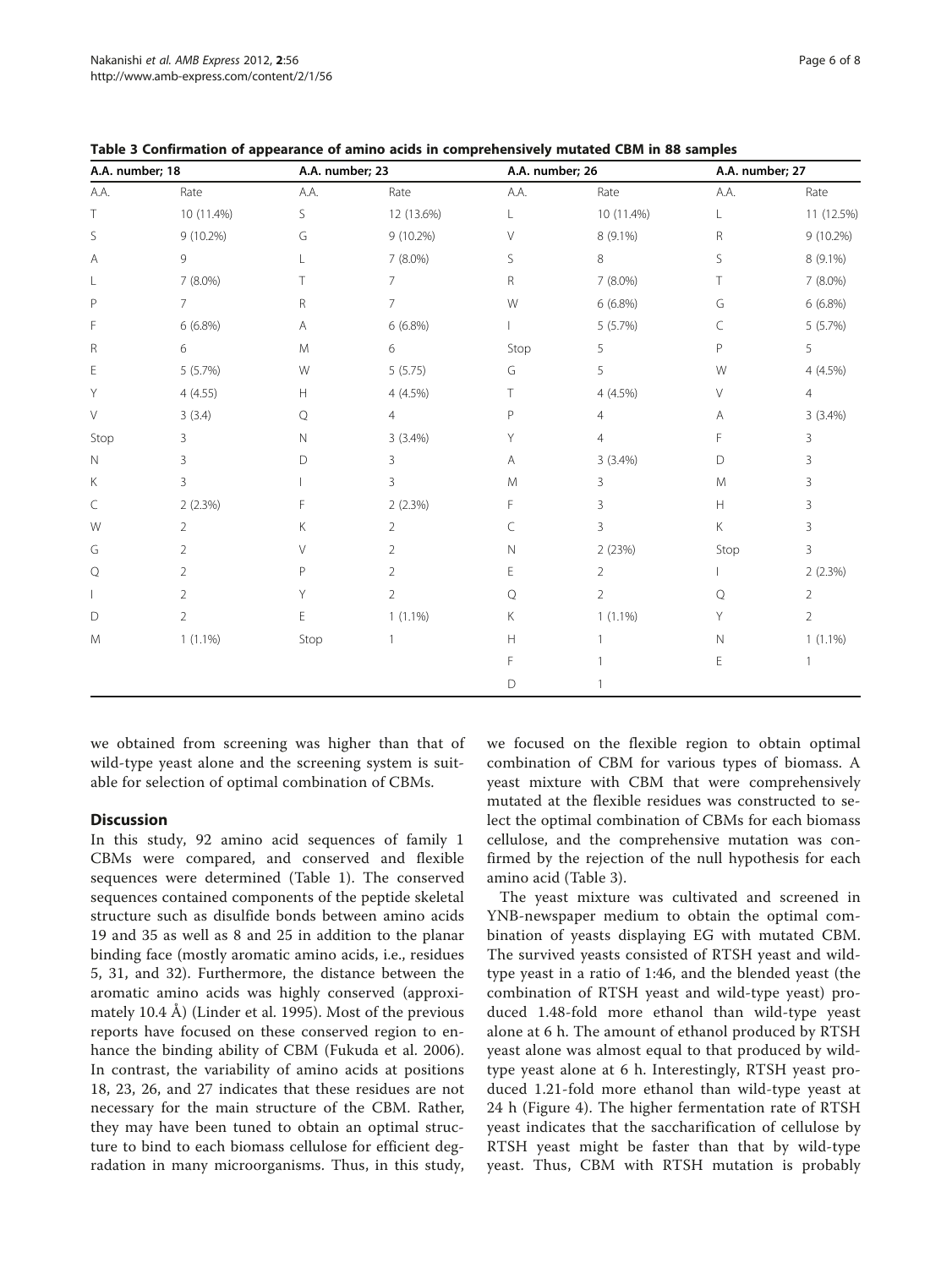<span id="page-6-0"></span>



more efficient than wild-type CBM for partial degradation. Attractively, only 1 RTSH yeast was obtained during the selection process, in contrast to 46 wildtype yeasts, which indicates that RTSH yeast could have helped wild-type yeast to degrade the cellulose of newspaper in the early phase of cellulose degradation. Then, the screening was also performed on hydrothermally processed rice straw, and RTSH yeast (N18R, S23T, S26S, and T27H), RPQA yeast (N18R, S23P, S26Q, and T27A), wild-type yeast, and RPLA yeast (N18R, S23P, S26L, and T27A) were obtained in a ratio of 10:7:2:1 (data not shown). The difference in composition depending on the substrate could be due to variation of the cellulose structure in different types of biomass, indicating the feasibility of using this screening system to obtain the optimal combination of CBMs.

The present study is the first to identify flexible residues in family 1 CBMs, to construct a selection system for the optimal combination of CBMs of EGs for each type of biomass using a yeast mixture with comprehensively mutated CBM, and to demonstrate improved cellulose saccharification and ethanol fermentation by the selected displaying yeast. Our technique in vitro may be used to easily select the optimal combinations of EGs, like cellulosomes in vivo (Han et al. [2003](#page-7-0); Nataf et al. [2010\)](#page-7-0), for various types of biomass.